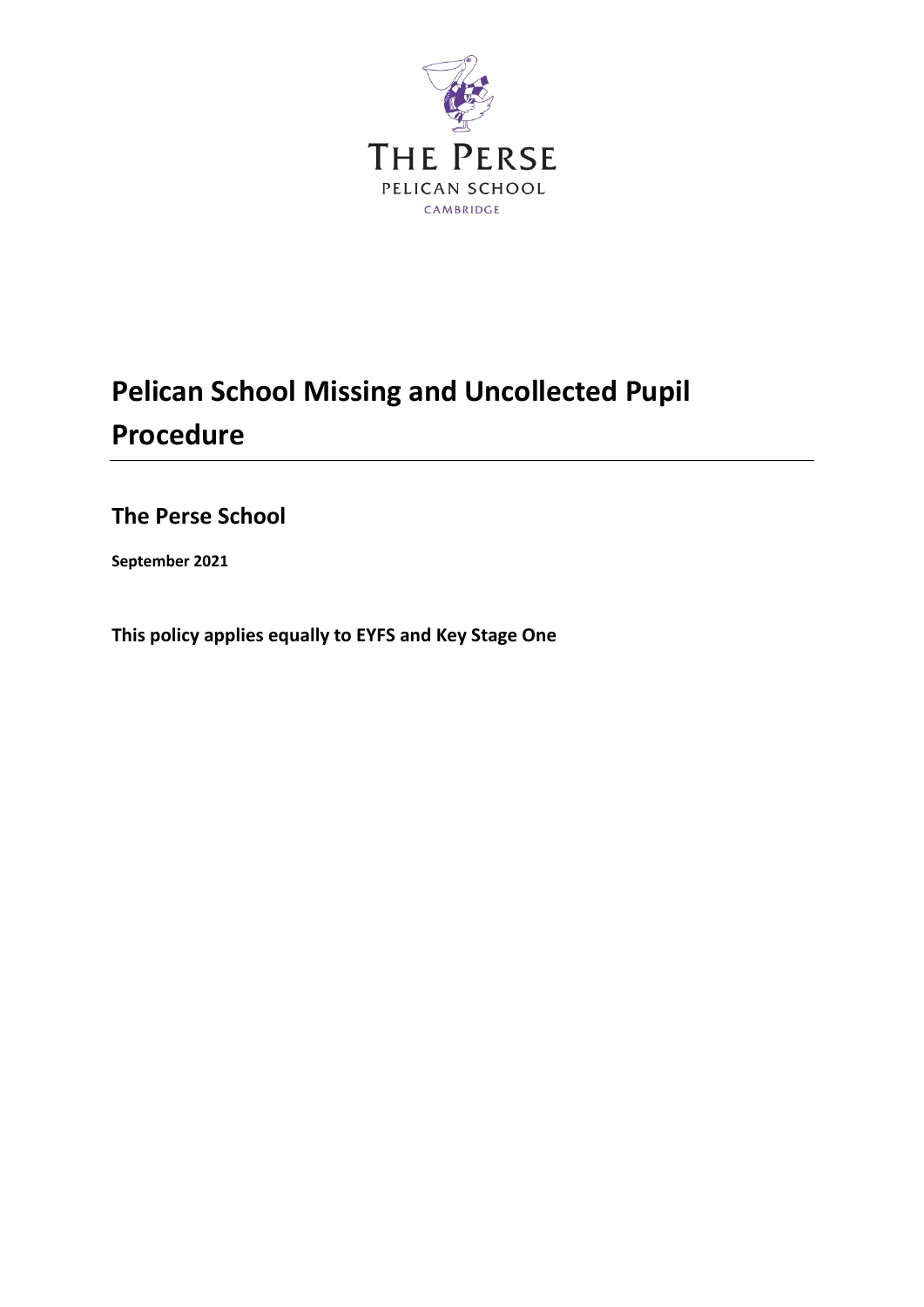## Contents

| 1.                                                                                                |  |
|---------------------------------------------------------------------------------------------------|--|
| 2.                                                                                                |  |
| 3.                                                                                                |  |
| 4.                                                                                                |  |
|                                                                                                   |  |
|                                                                                                   |  |
|                                                                                                   |  |
|                                                                                                   |  |
|                                                                                                   |  |
|                                                                                                   |  |
| Questions that could be asked when interviewing during a missing pupil investigation7             |  |
|                                                                                                   |  |
|                                                                                                   |  |
| Appendix 2 - COVID-19 Procedures for Nursery Pupils, Vulnerable Children and Children of Critical |  |
|                                                                                                   |  |
|                                                                                                   |  |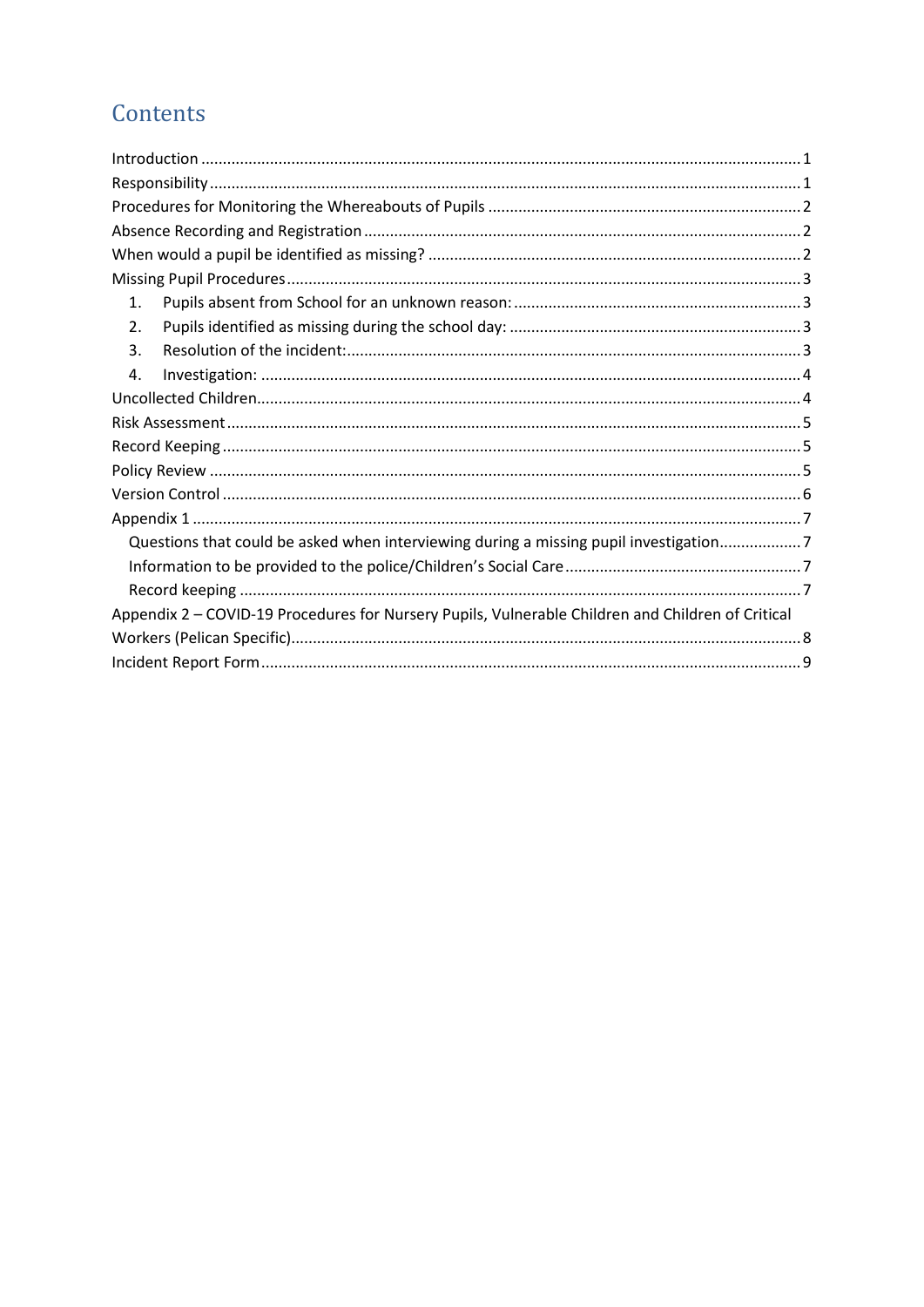## **This policy can be made available in large print or other accessible format if required.**

### <span id="page-2-0"></span>**Introduction**

This policy is applicable to all pupils in the Pelican School (the **School**). It has been drafted in compliance with *Keeping Children Safe In Education (September 2021)* and should be read in conjunction with the School's S*afeguarding and Child Protection Policy*, which is available on the School's website.

The School expects to be notified by parents or legal guardians of all pupil absences either in advance of the day or at the start of the day they are absent (details of this procedure are in the Parent Handbook). The School will follow up any unexplained absences as soon as is practicable using the procedures detailed below. Where reasonably possible the School will hold more than one emergency contact for each pupil so that the School has additional options to make contact with a responsible adult when a child missing education is also identified as a welfare and/or safeguarding concern.

It is important to distinguish between a pupil's absence from school for an unknown reason (Children Missing from Education) and a pupil's disappearance from a lesson or activity after arrival at school. Please also see the School's *Safeguarding and Child Protection Policy* for details of the procedures to follow for Children Missing from Education.

Children going missing, particularly persistently (including during the school day), can act as a vital warning sign of a range of safeguarding possibilities including neglect, sexual abuse, and child sexual and criminal exploitation. The School's policies are designed to assist in identifying such abuse and also help prevent the risk of them going missing in the future. The School's Safeguarding and Child Protection Policy sets out the School's approach, both to support early help assessments when problems are first emerging and also where children are already known to local authority children's social care and need a social worker (such as those on a child in need or child protection plan, or as a looked after child), where going missing from education may increase known safeguarding risks within the family or in the community. School attendance registers are carefully monitored to identify any trends. Action should be taken in accordance with the School's *Safeguarding and Child Protection Policy*, if any absence of a pupil from the School gives rise to a concern about their welfare.

## <span id="page-2-1"></span>**Responsibility**

The Governing Body has overall responsibility for matters which are the subject of this policy.

All staff have a duty to safeguard and promote the welfare of pupils.

All members of staff contribute to the safety of pupils at the School by providing appropriate supervision under the guidance of the Head and Pelican Senior Leadership Team (Pelican SLT).

It is the duty of staff in charge of any pupil supervision to check why a pupil is absent, although during the school day this may be delegated if that member of staff is busy.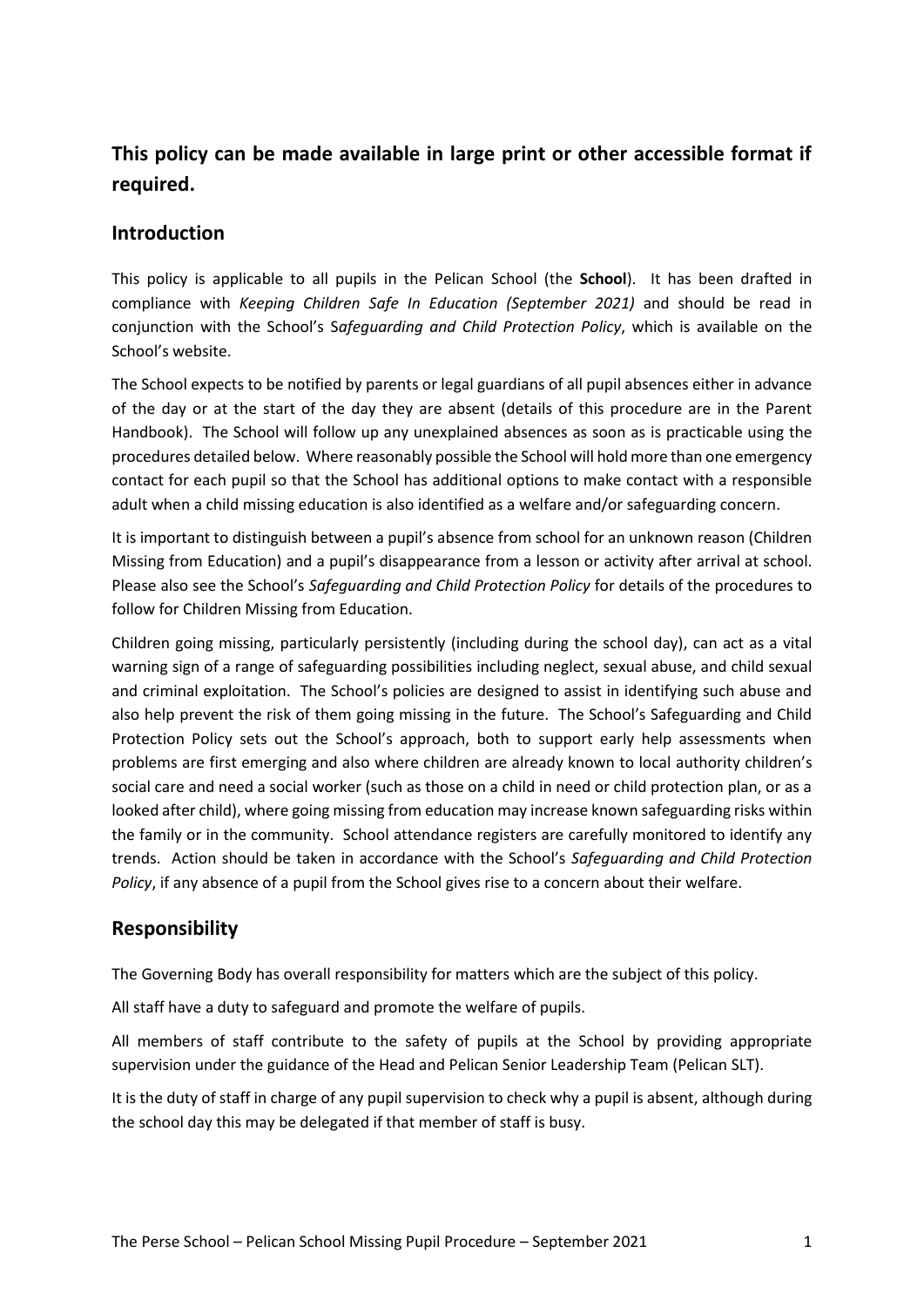## <span id="page-3-0"></span>**Procedures for Monitoring the Whereabouts of Pupils**

To establish whether a pupil is missing it is a requirement to monitor the whereabouts of pupils. This includes use of the following procedures:

- During the Covid-19 pandemic, separate procedures as set out in Appendix 2 will be in place during periods when the School is closed to pupils other than vulnerable children or children of critical workers.
- Statutory registration: form teachers will register classes in both the morning (8:30-8:50am) and afternoon (1:15-1:30pm) via SIMS.
- Children are registered for Larks from 8am, however, any absence will be followed up by the School Administrator after 8:50am.
- In all school activities on site, staff should be aware of the pupils they should have in their care. This includes taking registers for extra-curricular clubs before and after school.
- In school activities off site, the list of pupils in attendance should be presented to the Deputy Head and the School Administrator.

### <span id="page-3-1"></span>**Absence Recording and Registration**

- Form teachers, when notified, must record planned absences onto SIMS or ask the School Administrator to do so as soon as the School is notified and permission is granted by the Head/Deputy Head.
- Parents are expected to contact the School every day their child is absent unless previous permission has been granted. Such absences must be recorded on SIMS when notified to the School.
- Form teachers will register classes in both the morning and afternoon via SIMS.
- If a pupil is present, mark with: /. If a pupil is absent, mark with: N. The School Administrator will follow up all absences marked "Unknown reason: N" before 9:30 in the morning, and 2:10 in the afternoon.
- Parents of late pupils who miss registration must sign them in at the School Office.
- When offsite, regular head counts must be undertaken, especially when moving from one location to another.
- On site after school, pupils are registered in after-school clubs and Owls. At the end of the session, pupils must be signed out by the Club Leader or Owls Assistant. Where a pupil remains uncollected at the end of the session, the procedures contained in the Uncollected Children section below will be followed.

#### <span id="page-3-2"></span>**When would a pupil be identified as missing?**

A pupil may be identified as missing:

- If an absence from school is not confirmed by contacting the home contact.
- Off site, if there is a no show at a regular head count.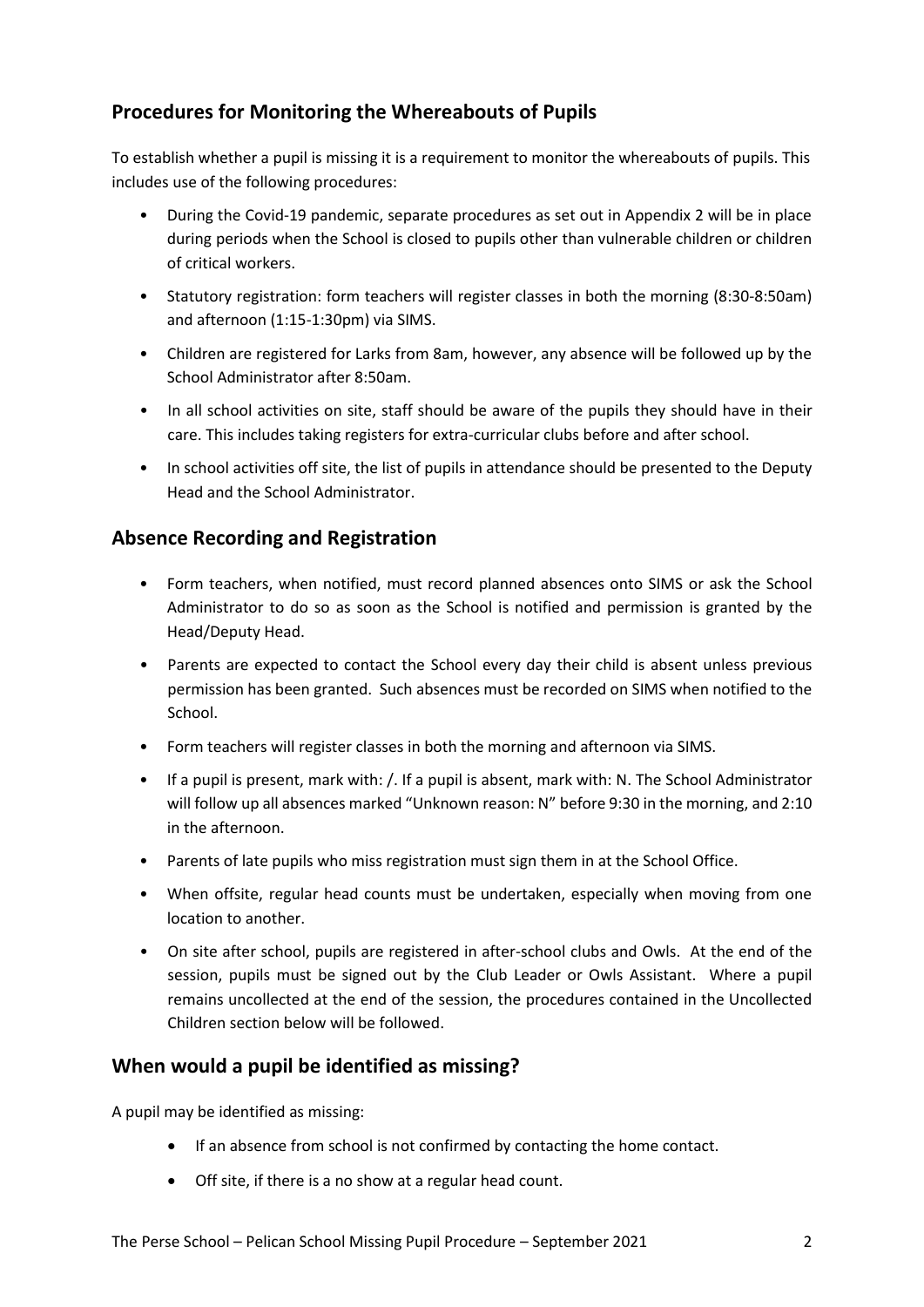- On site, if a pupil does not show at a school activity. The member of staff should contact the Head/Deputy Head or a member of SLT in their absence.
- By a report of a missing child by a fellow pupil.

**Any member of staff discovering a discrepancy must immediately notify the Head/Deputy Head in person, or on extension 3942/3947 (external line 01223 403942/01223 403947).**

#### <span id="page-4-0"></span>**Missing Pupil Procedures**

- <span id="page-4-1"></span>**1. Pupils absent from School for an unknown reason:**
	- At 9.15am the School Administrator will produce a list of pupils unaccounted for  $-$  i.e. those pupils who are not marked as present but for whom the School has not received a message from home regarding absence through sickness etc. The School Administrator will then contact the child's home contacts. The same routine occurs after pm registration.
	- Where the home contact is not immediately available, the School Administrator will continue to try all contact numbers. If no contact can be made having tried regularly (at least every 15 minutes), Reception will inform a member of Pelican SLT by no later than break time (10.15am) for follow up;
	- Where the home contact has been spoken to and the pupil's absence is not confirmed with them, Reception will immediately contact a member of Pelican SLT (usually the Deputy Head).

#### <span id="page-4-2"></span>**2. Pupils identified as missing during the school day:**

If a pupil is identified as missing during the school day, the following procedure will be followed:

- The Deputy Head (in their role as DSL) or in their absence the most senior member of SLT present must be alerted immediately.
- Searches should be made within the School, its grounds and its immediate vicinity, or in the immediate vicinity when on an educational visit.
- If the pupil has not been found within a maximum of 10 minutes of searching, the police will be called on 999.
- The parents will be notified as soon as possible thereafter.
- Once the police arrive, all relevant information about the pupil will be passed to the police.
- The Bursary must be advised on telephone number 01223 403806.
- If not on site, the Head must be advised and kept updated by the Deputy Head.
- A full written account of the incident must be produced by the most senior member of staff present and sent to the Head or Deputy Head.
- The Deputy Head, as Designated Safeguarding Lead, will also consider whether action should be taken in accordance with the School's *Safeguarding and Child Protection Policy*.

#### <span id="page-4-3"></span>**3. Resolution of the incident:**

If the pupil is found on site or in the vicinity, the School staff will make a concerted effort to persuade the pupil to return to the School or to re-join the main group if on an educational visit. If the pupil refuses to do so, staff members at the scene will attempt to continue to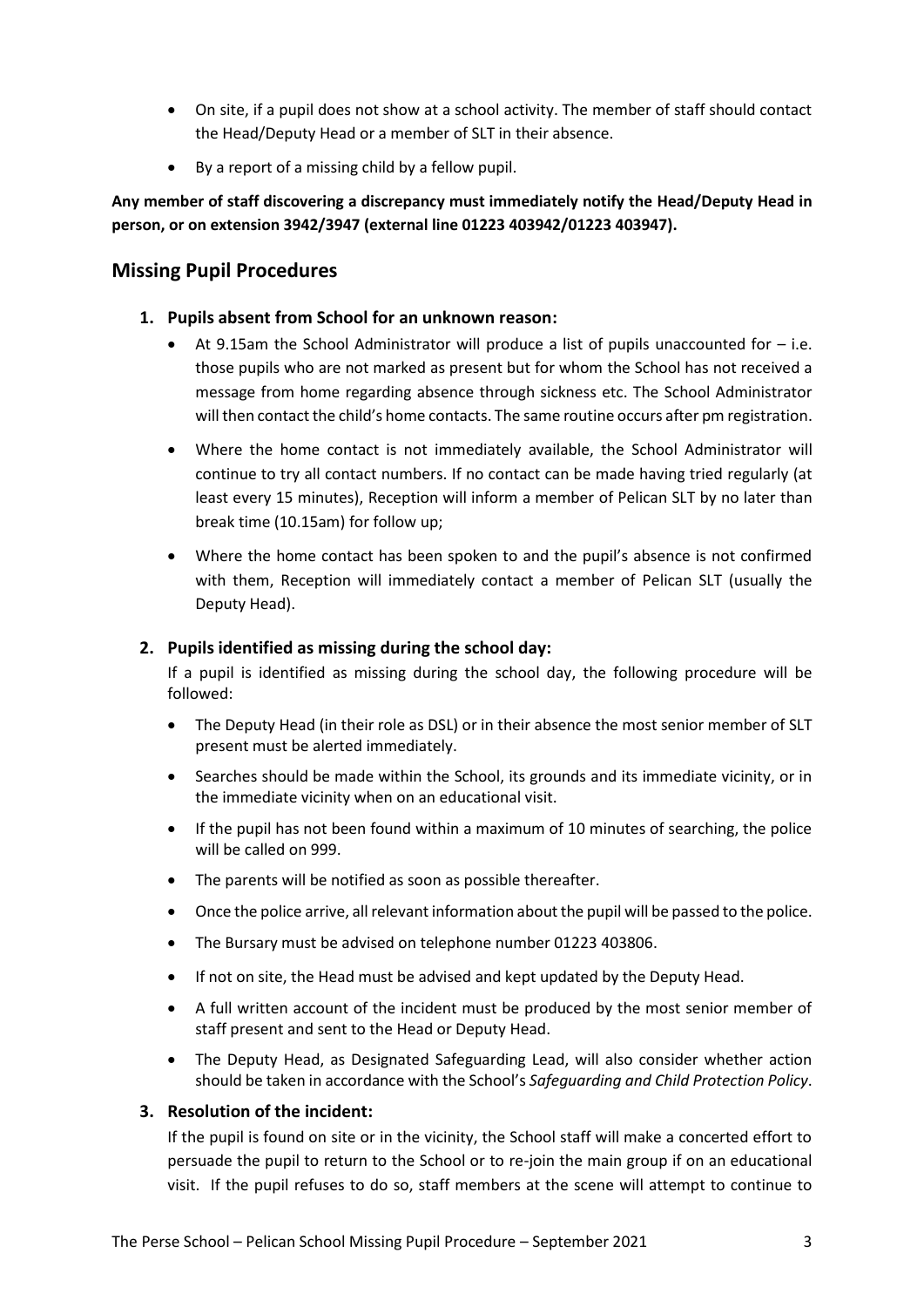monitor the pupil's whereabouts. Staff should consider contacting the parents in such circumstances.

When the pupil is found, or the incident is otherwise resolved, the member of Pelican SLT managing the incident will inform the Head, the DSL and parents, directly.

The DSL will inform the police and Children's Social Care if they have been involved.

#### <span id="page-5-0"></span>**4. Investigation:**

Following resolution of the incident, the Head will initiate a full investigation, and require a written report from the member of Pelican SLT managing the incident. This report and the incident log will be kept on the pupil's file and in a central record of all such incidents. All incidents will be reported to the Head of the Upper School who will advise the Chair of Governors as appropriate.

#### <span id="page-5-1"></span>**Uncollected Children**

Inevitably parents occasionally find it impossible by reason of unforeseeable events to collect their child from the School at the normal end of the teaching day or after a school club. Usually, they are able to telephone to inform the School. Under these circumstances the School will accommodate the pupil in the Late Stay (known as Owls) facility.

At the end of every session, the School will ensure that all pupils are collected by a parent, carer or designated adult. If an adult unexpectedly fails to arrive to collect a pupil, the following procedures will be activated:

- The pupil will be taken to the Owls facility. Usual charges as notified to parents from time to time will be levied for the use of the Owls facility. Owls' charges are also published on the School's website in the Parent Handbook.
- If a pupil is not collected from Owls by the end of the session at 5.30pm, a further additional charge will be levied and the Owls staff will attempt to contact the parent, or failing this, the emergency contact person.
- Until all pupils are collected, the Caretaker and a member of the Owls staff on duty will remain on site. There will always be two members of staff on site.
- If, after repeated attempts, no contact with either the parent or emergency contact person is made, the Teaching Assistant on Owls duty will inform the Deputy Head or Head if the Deputy is unavailable.
- The pupil will remain in the care of the School's two staff members on site until they are collected by the parent, carer or designated adult.
- If no contact has been made with a parent or emergency contact by 6.00pm, the Head or Deputy Head must be advised and kept updated. At 7.00pm, the Head/Deputy Head will contact the Local Authority Emergency Duty Team on 01733 234724 and act on the advice received.

Incidents of late collection will be recorded by the Head and discussed with parents/carers at the earliest opportunity.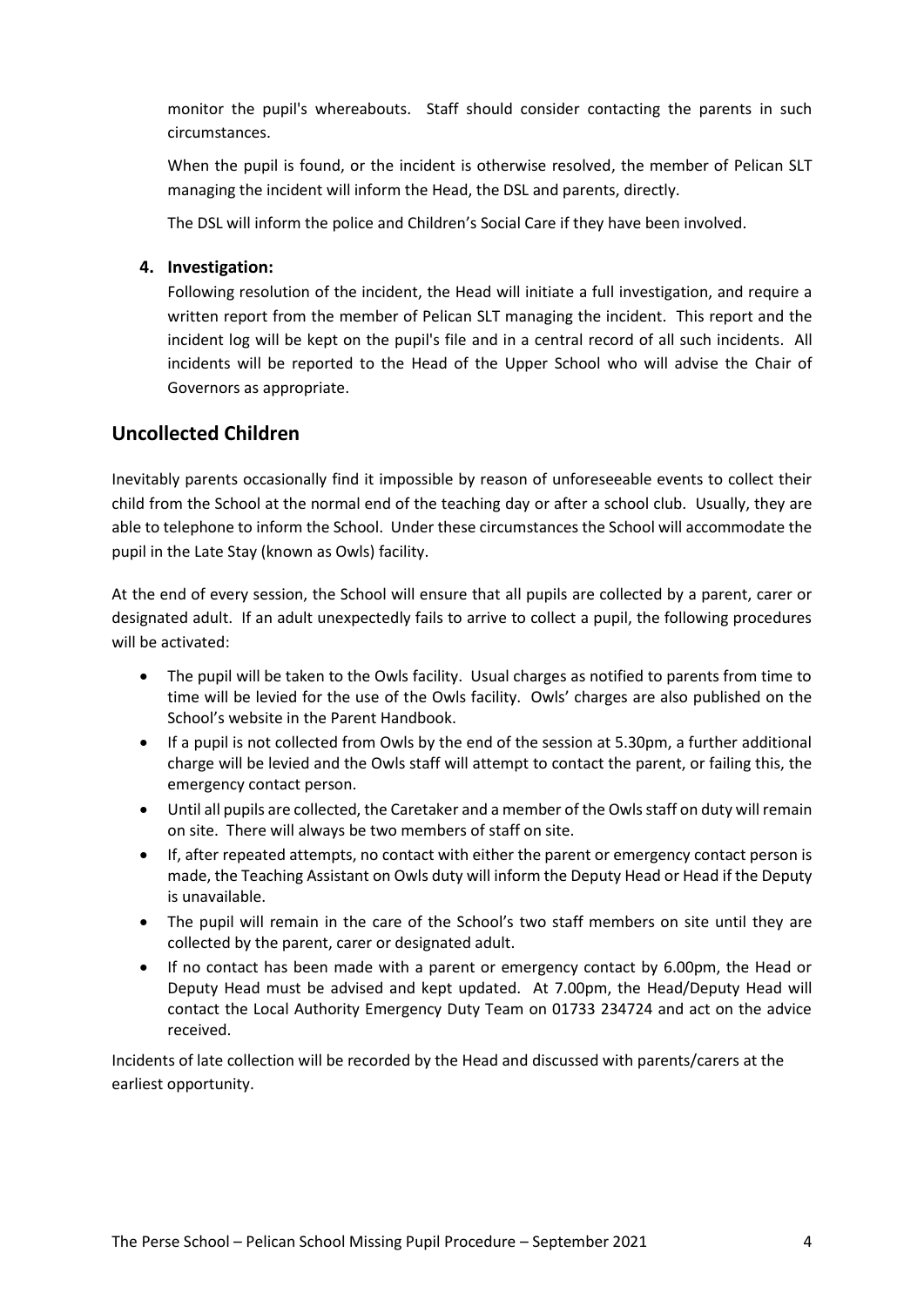#### <span id="page-6-0"></span>**Risk Assessment**

The School has a Risk Assessment Policy for Pupil Welfare which is available on the School's website. Where a concern about a pupil's welfare is identified, the risks to that pupil's welfare will be assessed and appropriate action will be taken to reduce the risks identified.

The format of risk assessment may vary and may be included as part of the School's overall response to a welfare issue, including the use of individual pupil welfare plans (such as behaviour, healthcare and education plans, as appropriate). Regardless of the form used, the School's approach to promoting pupil welfare will be systematic and pupil focused.

The Head has overall responsibility for ensuring that matters which affect pupil welfare are adequately risk assessed and for ensuring that the relevant findings are implemented, monitored and evaluated.

Day to day responsibility to carry out risk assessments under this policy will be delegated to the Designated Safeguarding Lead who has been properly trained in, and tasked with, carrying out the particular assessment.

### <span id="page-6-1"></span>**Record Keeping**

All incidents of pupils going missing whilst in the care of the School, will be recorded on an Incident Report Form (see Appendix 3) which will be kept on the pupil's file in SIMS and in a central record of all such incidents. All incidents will be reported to the Head of the Upper School who will advise the Chair of Governors as appropriate.

All records created in accordance with this policy are managed in accordance with the School's *Records Management Policy* and *Records Retention Schedule*.

The information created in connection with this policy may contain personal data. The School's use of this personal data will be in accordance with data protection law. The School has published privacy notices on its website which explain how the School will use personal data. In addition, staff must ensure that they follow the School's data protection policies and procedures when handling personal data created in connection with this policy. This includes the School's *Data Protection Policy for Staff, Governors and Volunteers* and *Information Security and Sharing Data Guidance* which are both contained in the *Data Protection and Information Security Handbook*.

#### <span id="page-6-2"></span>**Policy Review**

The Governors will undertake an annual review of this policy, its procedures and its operation as part of the School's annual review of safeguarding and update it as necessary.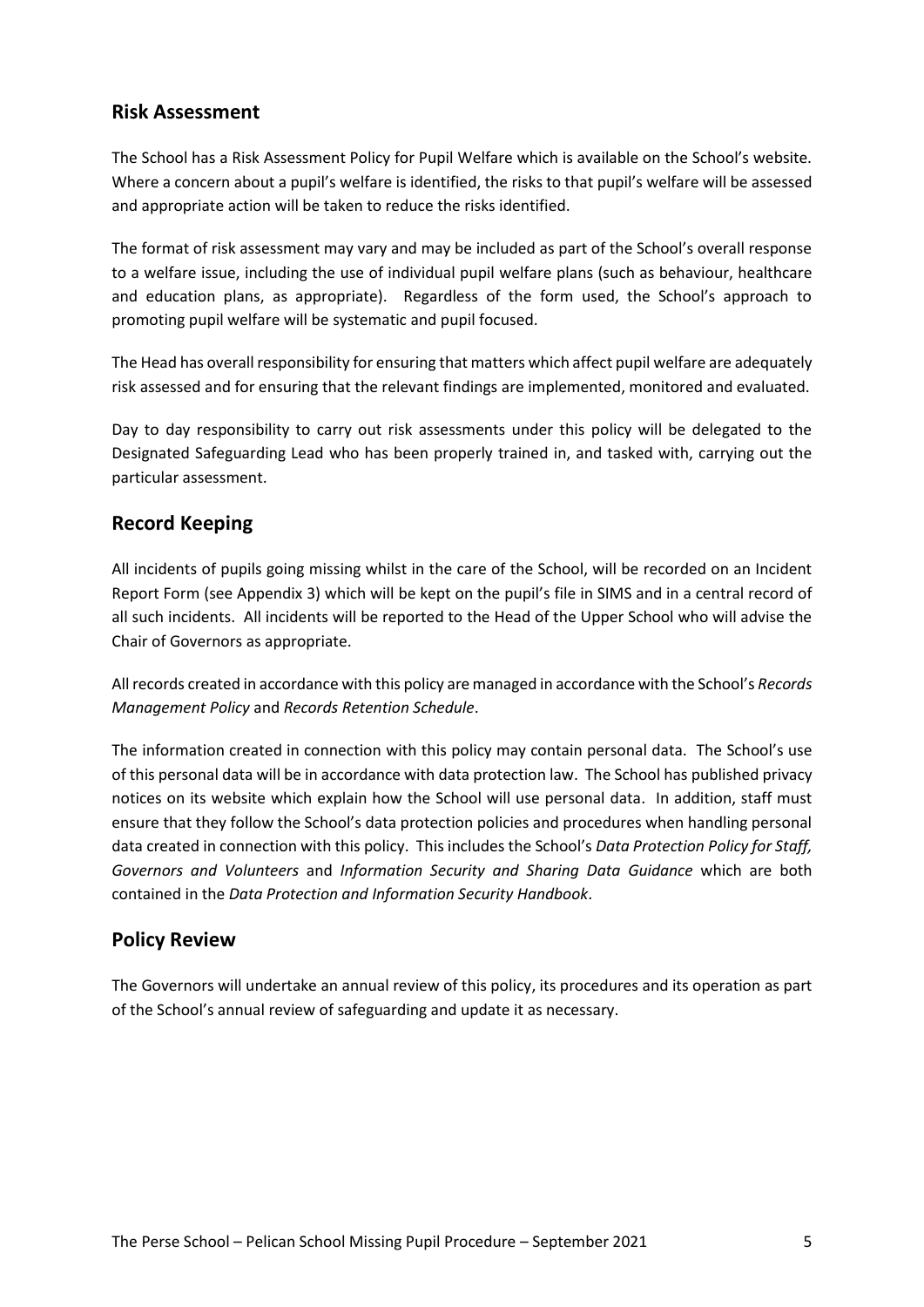#### <span id="page-7-0"></span>**Version Control**

| Date of adoption of this policy     | 6th September 2021                                                                                                                                                                                                                                                                                                                                                                                                                                     |
|-------------------------------------|--------------------------------------------------------------------------------------------------------------------------------------------------------------------------------------------------------------------------------------------------------------------------------------------------------------------------------------------------------------------------------------------------------------------------------------------------------|
| Date of last review of this policy  | August 2021                                                                                                                                                                                                                                                                                                                                                                                                                                            |
| Date for next review of this policy | August 2022                                                                                                                                                                                                                                                                                                                                                                                                                                            |
| Policy owner (SLT)                  | Designated Safeguarding Lead                                                                                                                                                                                                                                                                                                                                                                                                                           |
| Authorised by                       | Jonathan Scott<br>On behalf of the Board of Governors                                                                                                                                                                                                                                                                                                                                                                                                  |
| Circulation                         | Governors / Perse Pelican School Reception /<br>staff / parents / pupils [on request]<br>Published PersePortal and available from the<br>School Office on request                                                                                                                                                                                                                                                                                      |
| <b>Status</b>                       | Complies with Keeping Children Safe in<br>Education - September 2021, EYFS Statutory<br>Framework (September 2021), Education<br>(Independent School Standards) Regulations<br>2014 (SI 2014/3283), DfE Statutory Guidance<br><b>Working Together to Safeguard Children</b><br>(updated December 2020), Children Missing<br><b>Education (September 2016) Education and</b><br>Skills Act 2008, and the UK GDPR and Data<br><b>Protection Act 2018</b> |

The Perse Prep School, Trumpington Road, Cambridge, CB2 8EX +44 (0) 1223 403920 | prep@perse.co.uk | perse.co.uk

The Perse School is a charitable company limited by guarantee (company number 5977683, registered charity number 1120654) registered in England and Wales whose office is situated at The Perse School, Hills Road, Cambridge, CB2 8QF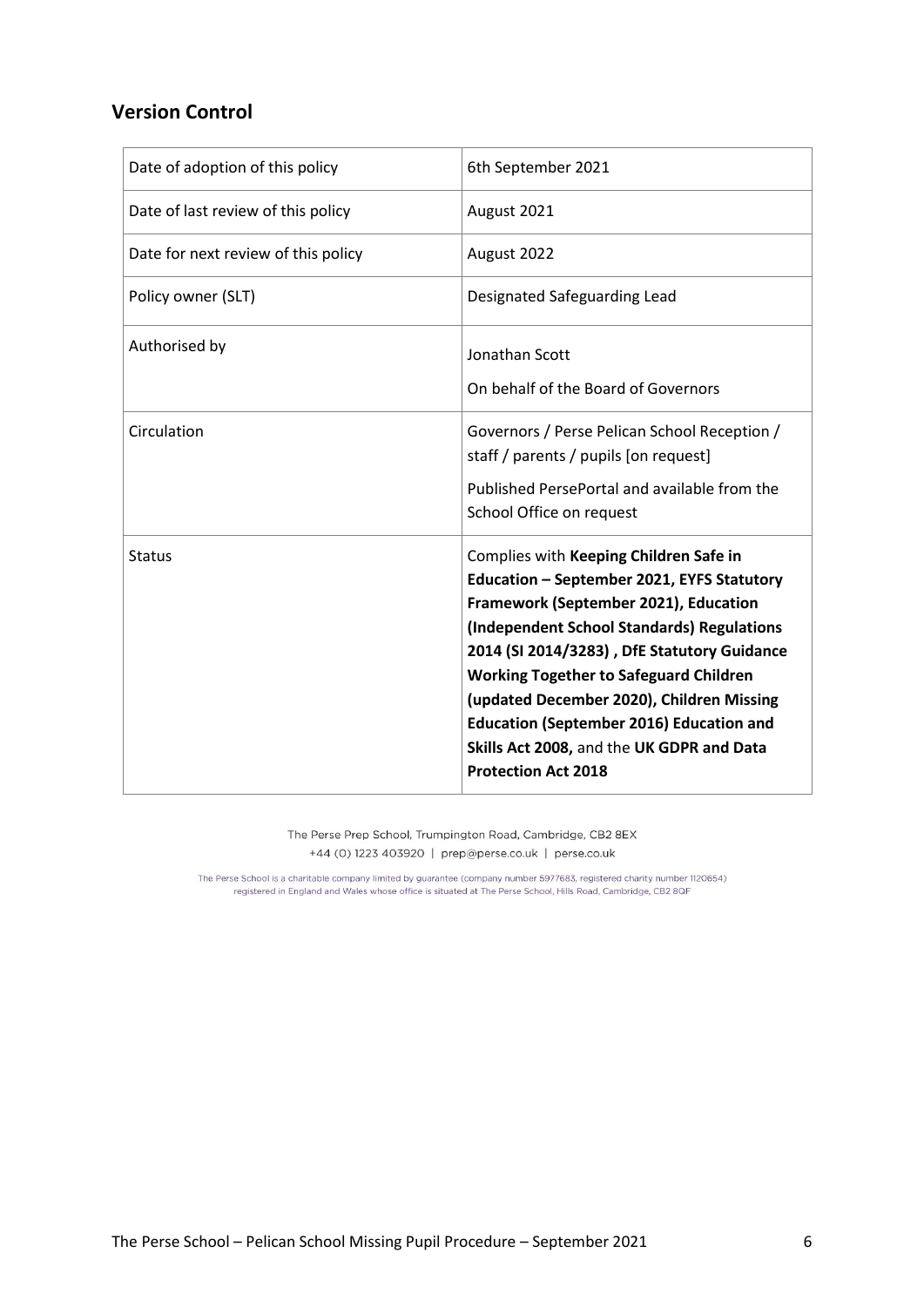## <span id="page-8-0"></span>**Appendix 1**

#### <span id="page-8-1"></span>**Questions that could be asked when interviewing during a missing pupil investigation**

- When was the pupil last seen?
- Who was the pupil with?
- What were they wearing?
- What emotional state did the pupil appear to be in?
- Is there any reason to believe the pupil might have been abducted (e.g. custody dispute) or otherwise at risk?
- Does the pupil have family or family friends in the vicinity?

#### <span id="page-8-2"></span>**Information to be provided to the police/Children's Social Care**

- the pupil's name;
- the pupil's age/date of birth;
- an up to date photograph if possible;
- the pupil's height and any other physical description that is not shown by the photograph;
- a description of the clothing the pupil is thought to be wearing;
- any physical disability, learning difficulty or special educational needs that the pupil may have;
- the pupil's home address and telephone number and details of their parents/guardians;
- any relevant background information on the pupil's school record or home situation;
- any relevant comments made by the pupil or other pupils.

#### <span id="page-8-3"></span>**Record keeping**

The School will keep a full written record of any incident of a missing pupil. This written record will be kept on the pupil file and in a central record of all such incidents. The written record will include:

- the pupil's name;
- relevant dates and times (e.g. when it was first noticed that the pupil was missing)
- the action taken to find the pupil;
- whether the Police or Children's Social Care were involved;
- outcome or resolution of the incident;
- any reasons given by the pupil for being missing;
- any concerns or complaints about the handling of the incident;
- a record of the staff involved;
- any recommendations concerning future incidents.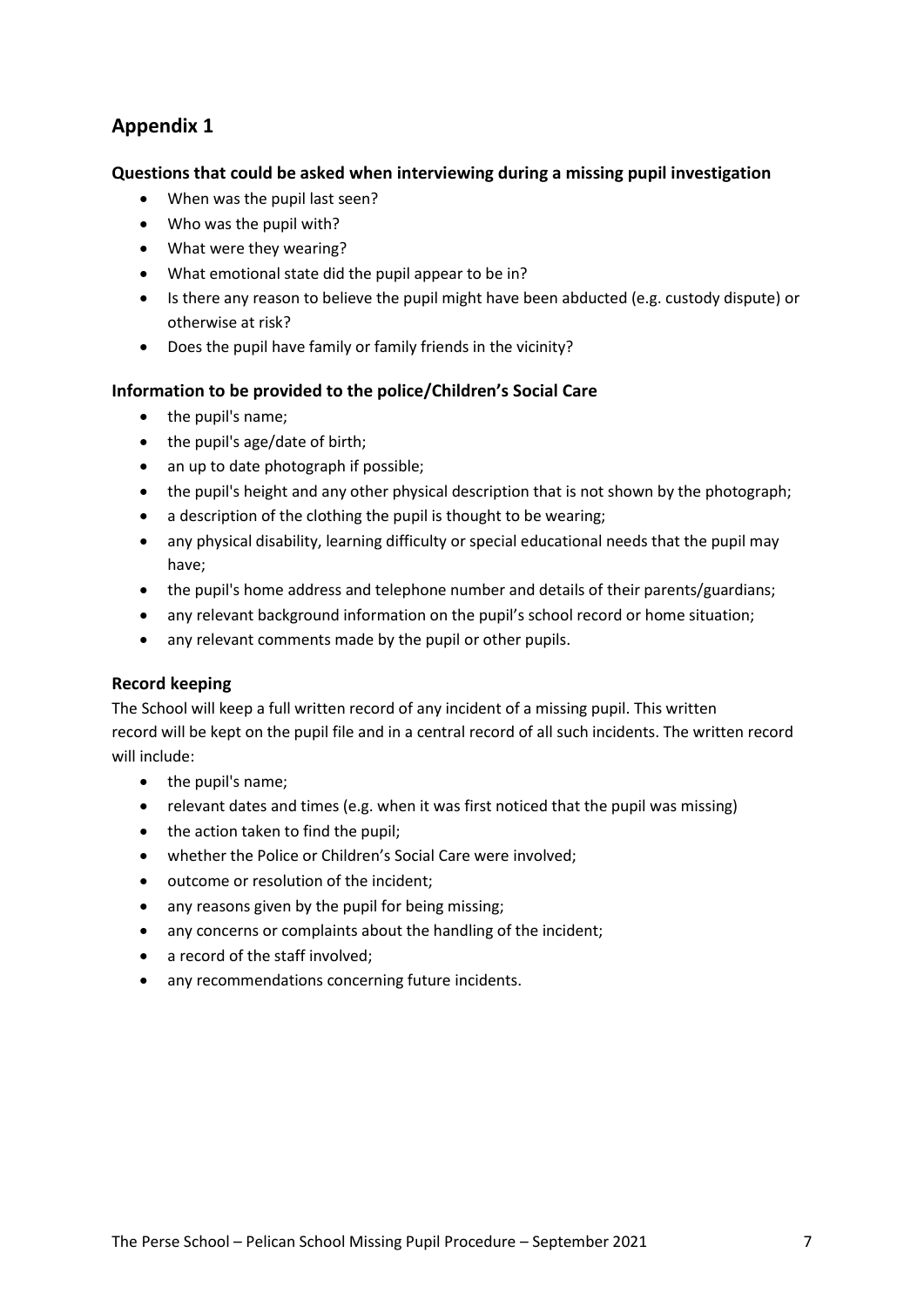## <span id="page-9-0"></span>**Appendix 2 – COVID-19 Procedures for Nursery Pupils, Vulnerable Children and Children of Critical Workers (Pelican Specific)**

During periods when the School is closed to all pupils apart from nursery pupils, vulnerable children or the children of critical workers, the following procedures will apply:

- The Nursery register will be taken by the class teacher directly on Sims. Those children working from home will be marked on the register.
- A list of vulnerable and critical worker pupils who are expected to attend will be provided by the Deputy Head (Operations and Curriculum) on a weekly basis.
- The School Administrator will register vulnerable and critical worker pupils between 8:45- 9:00am on Sims.
- The Upper School office manager reports these numbers to the DfE as required.
- At 9.15am the School Administrator will produce a list of pupils unaccounted for i.e. those pupils who are not marked as present. The Head's PA will then check school email addresses, consult with other admin staff and class teachers for messages from home regarding absence through sickness etc.
- If a pupil is found to be absent from school and no notification has been received from parents/guardians, the Head's PA will inform the Head. The Head's PA will ring home for confirmation of absence.
- Where the home contact is not immediately available, the Head's PA will continue to try all contact numbers and email the home contact. If no contact can be made having tried regularly (at least every 15 minutes), the Head's PA will inform the Head by no later than break time (10.30am) for follow up;
- Where the home contact has been spoken to and the pupil's absence is not confirmed with them, the Head's PA will immediately contact the Head.
- The Head or Deputy Head will manage the incident according to the procedures set out in Section 2 of the Missing Pupil Procedure.